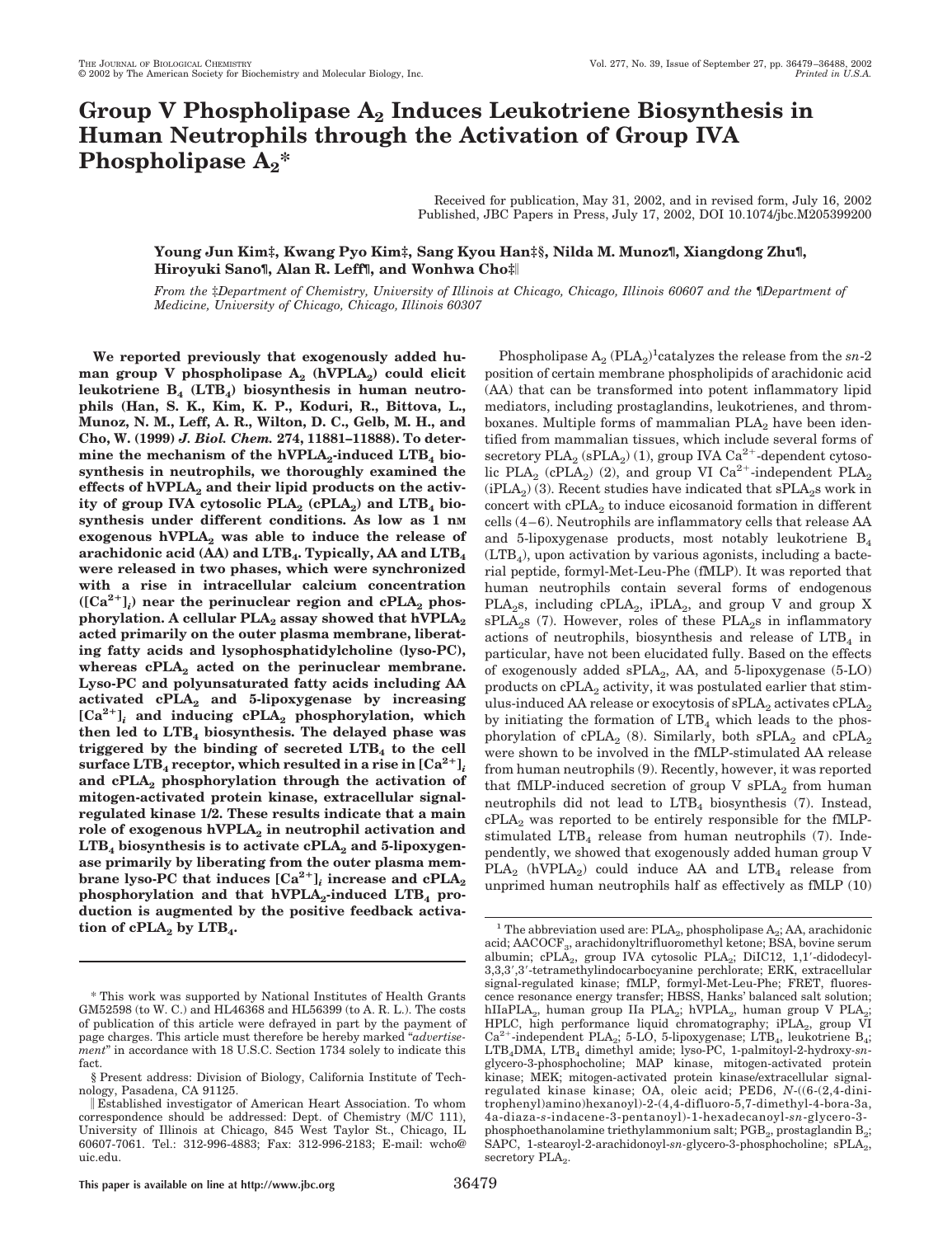and that  $hVPLA<sub>2</sub>$  bound to cell surface heparan sulfate proteoglycans was eventually internalized and degraded (11). To understand better the interplay between  $\text{sPLA}_2$  and  $\text{cPLA}_2$  in leukotriene biosynthesis in neutrophils, we thoroughly examined the effects of  $sPLA_2s$  and their lipid products on  $cPLA_2$ activity and leukotriene biosynthesis under different conditions. Results not only account for the discrepancy in previous reports but also provide new insights into the mechanism by which  $\text{sPLA}_2$  and  $\text{cPLA}_2$  work in concert to achieve effective and controlled leukotriene biosynthesis in neutrophils.

### EXPERIMENTAL PROCEDURES

*Materials*—Arachidonyltrifluoromethyl ketone (AACOCF<sub>3</sub>) was purchased from Biomol (Plymouth Meeting, PA). Surfactin was a generous gift from Dr. C. H. Lee of CheilJedang Co. (Incheon, Korea). The p38 mitogen-activated (MAP) kinase inhibitor SB203580 was purchased from Upstate Biotechnology (Lake Placid, NY). Anti-cPLA<sub>2</sub> monoclonal antibody was generously provided by Dr. James Clark of the Genetics Institute (Cambridge, MA). [<sup>3</sup>H]AA and <sup>14</sup>C-labeled oleic acid (OA) were purchased from American Radiochemical Co. (St. Louis, MO). 1-Stearoyl-2-[14C]arachidonoyl-*sn*-glycero-3-phosphatidylcholine ([14C]SAPC), goat anti-rabbit immunoglobin conjugated with horseradish peroxidase, goat anti-mouse immunoglobin conjugated with horseradish peroxidase, enhanced chemiluminescence and molecular weight markers were purchased from Amersham Biosciences. Anti-Activ™-extracellular signal-regulated kinase (ERK)1/2 antibody, Anti-Active™-p38 MAP kinase antibody, and a mitogen-activated protein kinase/extracellular signal-regulated kinase kinase (MEK) inhibitor, U0126, were purchased from Promega Co. LTB<sub>4</sub>, LTB<sub>4</sub> dimethyl amide (LTB<sub>4</sub>DMA) and iPLA2 inhibitor (*E*)-6-(bromoethylene)tetrahydro-3-(1-naphthalenyl)- 2H-pyran-2-one (bromoenol lactone) were from Cayman Chemical Co. (Ann Arbor, MI). *N*-((6-(2,4-dinitrophenyl)amino)hexanoyl)-2-(4,4-difluoro-5,7-dimethyl-4-bora-3a,4a-diaza-*s*-indacene-3-pentanoyl)-1-hexadecanoyl-*sn*-glycero-3-phosphoethanolamine triethylammonium salt (PED6), Fluo-4 AM and 1,1'-didodecyl-3,3,3',3'-tetramethylindocarbocyanine perchlorate (DiIC12) were purchased from Molecular probes (Eugene, OR). 1-Palmitoyl-2-hydroxyl-*sn*-glycero-3-phosphocholine (lyso-PC) was purchased from Avanti Polar Lipids (Alabaster, AL). AA and ionomycin were purchased from Sigma.

*Expression and Purification of sPLA2—*Recombinant human group IIa PLA<sub>2</sub> (hIIaPLA<sub>2</sub>) was prepared as described (12). Recombinant hVPLA2 and mutants were expressed in *Escherichia coli*, refolded, and purified as described previously (10, 13). The purity of enzymes assessed by SDS-PAGE was consistently higher than 90%.

*Isolation of Human Neutrophils—*Human neutrophils were prepared from heparinized venous blood collected from healthy medication-free donors by dextran sedimentation, followed by isolymph centrifugation and removal of remaining red blood cells by hypotonic lysis (14). The resultant cell population consisted of  $>95\%$  neutrophils with  $>98\%$ viability as judged by trypan blue exclusion.

*Fatty Acid and LTB4 Release from Human Neutrophils—*Dual radiolabeling of neutrophils was achieved by incubating 10<sup>7</sup> cells with [<sup>3</sup>H]AA and [<sup>14</sup>C]OA (0.1  $\mu$ Ci/ml each) in calcium-free Hanks' balanced salt solution (HBSS) for 3 h. [<sup>3</sup>H]AA and [<sup>14</sup>C]OA that had not been incorporated into cellular lipids were removed by washing the cells three times with HBSS containing 0.2% bovine serum albumin (BSA). Radiolabeled cells  $(10^6)$  were resuspended in 160  $\mu$ l of HBSS containing 1.2 mM CaCl<sub>2</sub> and 0.2% BSA, preincubated with a selected inhibitor for 20 min at 37 °C if necessary, and then were stimulated with  $hVPLA<sub>2</sub>$ . The reaction was quenched by centrifugation, and the radioactivity in the cell pellet and the medium was measured separately by a twochannel liquid scintillation counter.  $LTB<sub>4</sub>$  levels were determined using a LTB<sub>4</sub> enzyme immunoassay kit from Cayman and then corrected for background signals from control cells that were not treated with  $hVPLA<sub>2</sub>$ .

*Measurement of cPLA<sub>2</sub> Activity*—Neutrophils  $(2 \times 10^6 \text{ cells})$  were stimulated with varying concentrations of hVPLA<sub>2</sub>. The reaction was quenched by adding 1 ml of ice-cold water, and the reaction mixture was centrifuged. The pellet was resuspended in 70  $\mu$ l of lysis buffer (20 mM Tris-HCl, pH 8.0, containing 2.5 mm EDTA, 10  $\mu$ g/ml leupeptin, 5  $\mu$ g/ml aprotinin, 1 mM phenylmethylsulfonyl fluoride,  $2 \text{ mM VO}_4$ , 50 mM NaF, and  $5 \mu g/ml$  pepstatin) and sonicated briefly. The resulting cell lysate was pretreated with 10  $\mu$ l of dithiothreitol (final concentration 10 mM) on ice for 5 min to inactivate sPLA<sub>2</sub>, and 10  $\mu$ l of 1 mM CaCl<sub>2</sub> (final concentration 0.1 mM) was then added to each sample. The  $cPLA_2$ substrate solution was prepared by drying a chloroform solution of

[<sup>14</sup>C]SAPC under a stream of  $N_2$  and suspending the film in 100  $\mu$ l of 10% aqueous ethanol by vortexing. The reaction was initiated by adding a 10  $\mu$ -portion of the substrate solution (final concentration 9  $\mu$ M) to each cell lysate. The reaction was carried out for 30 min at 37 °C and was quenched by adding 560  $\mu$ l of Dole's reagent (heptane, 2-propanol, 1 N H<sub>2</sub>SO<sub>4</sub>, 400:390:10 (v/v)), followed by 110  $\mu$ l of H<sub>2</sub>O, vortexed for 20 s, and then centrifuged at  $13,000 \times g$ . The 180- $\mu$ l upper layer was transferred to 800  $\mu$ l of hexane containing 25 mg of silica gel. The  $800-\mu$  samples was then mixed with 2 ml of scintillation fluids, and the radioactivity was counted in a liquid scintillation counter.

*Immunoblotting—Aliquots of neutrophils*  $(2 \times 10^6 \text{ cells/sample})$  were centrifuged at 13,000  $\times$  g for 20 s, and cell pellets were lysed by the addition of the ice-cold lysis buffer (20 mM Tris-HCl, pH 8.0, containing 5 mM EDTA, 40 mM NaCl, 30 mM Na<sub>4</sub>P<sub>2</sub>O<sub>7</sub>, 10  $\mu$ g/ml leupeptin, 5  $\mu$ g/ml aprotinin,  $5 \mu\text{g/ml}$  chymostatin,  $2 \text{ mM}$  diisopropylfluorophosphate,  $1 \text{ mM}$ phenylmethylsulfonyl fluoride,  $2$  mm  $\rm Na_3VO_4,$   $50$  mm  $\rm NaF,$  and  $5$   $\mu{\rm g}/{\rm ml}$ pepstatin, 1% Nonidet P-40, and 0.5% deoxycholic acid). After 20 min on ice, the samples were centrifuged  $(13,000 \times g, 10 \text{ min})$  to remove nuclear and cellular debris. Supernatants were mixed with the gel loading buffer (0.125 M Tris-HCl, pH 6.8, 20% (v/v) glycerol, 4% SDS, 0.005% bromphenol blue), and boiled for 5 min. Equivalent amounts of protein  $(\sim 50 \ \mu g)$  were loaded onto SDS-polyacrylamide gels (10% of cPLA<sub>2</sub> and 12% for p38 and ERK1/2 MAP kinases). Electrotransfer of protein from the gel to the polyvinylidene difluoride membrane was achieved using a semidry system (400 mA, 60 min). The membrane was blocked with 1% BSA for 60 min, then incubated with primary antibodies (anti-cPLA<sub>2</sub>, Anti-Active<sup>™</sup>-ERK1/2, or Anti-Active<sup>™</sup>-p38 antibody).

*Measurement of [Ca<sup>2+</sup>]<sub>i</sub>—Measurement of intracellular calcium con*centration  $([Ca^{2+}]_i)$  was performed with a Zeiss LSM 510 laser scanning confocal microscope using Fluo-4 AM as the indicator. Neutrophils (107 cells/ml) were incubated in HBSS containing  $1.2 \text{ mm } \text{Ca}^{2+}$ ,  $1\%$  BSA, and 2  $\mu$ M Fluo-4 for 30 min at 37 °C. Labeled cells were seeded into each of eight wells on a sterile Nunc Lak-TeKII™ chambered cover glass filled with 400  $\mu$ l of HBSS containing 1.2 mm Ca<sup>2+</sup>, and incubated at 37 °C with  $5\%$  CO<sub>2</sub> for 10 min. After washing once with HBSS containing 1.2 mm Ca<sup>2+</sup>, 10 nm hVPLA<sub>2</sub> (or 3  $\mu$ m lyso-PC, 3  $\mu$ m AA, 0.3  $\mu$ m LTB<sub>4</sub>) was added, and the fluorescence intensity of Fluo-4 was monitored with a 488 nm argon/krypton laser and a 530 nm linepass filter. A  $63 \times (1.2)$ numerical aperture) water immersion objective was used for all experiments. Images were analyzed using the analysis tools provided in the Zeiss biophysical software package.  $[Ca^{2+}]$ <sub>i</sub> was calibrated as described previously using the reported calcium dissociation constant value (*i.e.* 345 nM) of Fluo-4 (15).

*Confocal Microscopy Imaging of PLA<sub>2</sub> Activity*—Neutrophils (10<sup>6</sup> cells/ml) were seeded into each of eight wells on a sterile Nunc Lak-TeKII<sup>™</sup> chambered cover glass filled with 400  $\mu$ l of HBSS and incubated at 37 °C with 5%  $CO<sub>2</sub>$  for 10 min. After the cells were washed once with HBSS, they were overlaid with 10  $\mu$ l of PED6 vesicle solution (0.75 mM POPS/cholesterol/POPG/PED6/DiIC12 (107:31:20:1:1 in a mol ratio) mixed vesicles in HBSS) and incubated for 50 min at 37 °C with 5%  $CO<sub>2</sub>$ . After rinsing the labeled cells six times with HBSS containing 1.2  $\text{mM Ca}^{2+}$ , 10 nM hVPLA<sub>2</sub> was added to cells. Imaging was done with a Zeiss LSM 510 laser scanning confocal microscope with the detector gain adjusted to eliminate the background autofluorescence. The fluorescence resonance energy transfer (FRET) from the BODIPY™ group of the hydrolyzed PED6 to DiIC12 was monitored with a 488 nm argon/krypton laser and a 585 nm linepass filter. A  $63 \times (1.2$  numerical aperture) water immersion objective was used for all experiments.

*Leukotriene Analysis by HPLC-Electrospray Ionization-Mass Spectrometry—*The analysis of leukotriene composition secreted to the growth medium was performed as reported previously (16, 17). After neutrophils  $(10^8 \text{ cells})$  were incubated with 1 or 10 nM hVPLA<sub>2</sub>, they were treated with 2 volumes of ice-cold methanol containing 5 ng of internal standard, prostaglandin  $B_2$  (PGB<sub>2</sub>). The samples were diluted with water to a final methanol concentration lower than 20%, and extraction was quickly carried out using a Supelclean LC-18 solid phase cartridge (Supelco, Bellafonte, PA). The retained material was eluted using 90% aqueous methanol. After evaporation of solvent, the dried extract was solubilized in 100  $\mu$ l of solvent A (methanol/acetonitrile/ water/acetic acid, 10:10:80:0.02, v/v/v/v, pH 5.5, adjusted with ammonium hydroxide), injected into a C18 reverse phase HPLC column (5  $\times$ 150 mm; Waters, Milford, MA) that was interfaced directly with the electrospray source of a triple quadrupole mass spectrometer (Micromass Qurattro II). The column was eluted with a linear gradient of solvent B (acetonitrile/methanol, 65:35) from 40 to 100% at a flow rate of  $100 \mu l/min$  over  $30 \text{ min}$ . Each leukotriene peak was analyzed by mass spectrometry measuring the ion abundance for the following collisioninduced transformation at the corresponding retention times: LTB4 and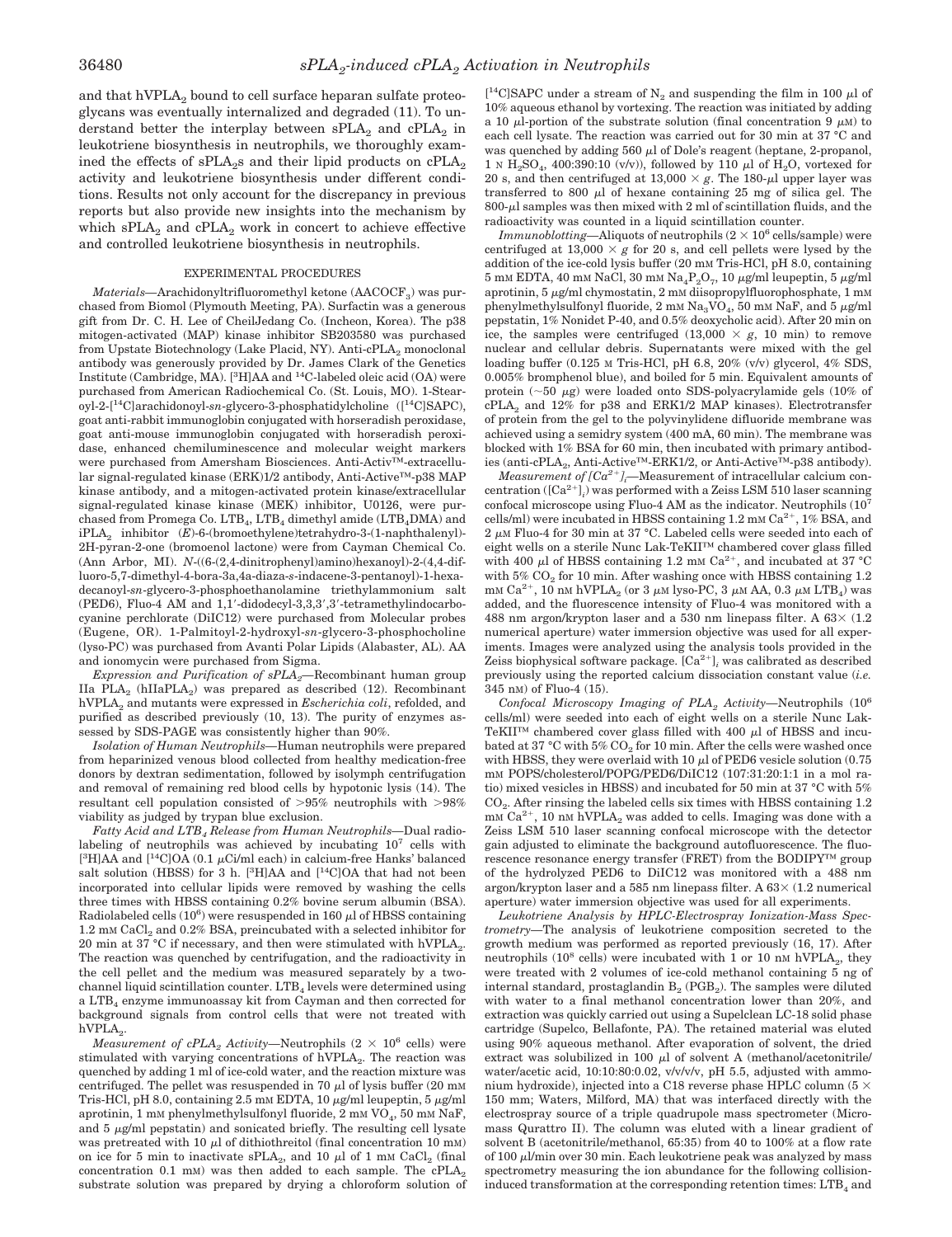

F1G. 1. Dependence of fatty acid and LTB<sub>4</sub> release on hVPLA<sub>2</sub> concentration. A, human neutrophils were labeled for 3 h with [<sup>3</sup>H]AA and  $[{}^{14}$ CJOA and incubated for 20 min at 37 °C with different concentrations (1–100 nm) of hVPLA<sub>2</sub> or hIIaPLA<sub>2</sub> in HBSS containing 1.2 mm Ca<sup>2+</sup> and 0.2% BSA. *Black* and *white bars* indicate [<sup>3</sup>H]AA and [<sup>14</sup>C]OA rel *B*, human neutrophils were incubated for 30 min at 37 °C with different concentrations (1–100 nM) of hIIaPLA<sub>2</sub> or hVPLA<sub>2</sub> in HBSS containing 1.2 mM Ca2. The supernatants were collected, and the LTB4 level was assayed as described under "Experimental Procedures." *Black* and *white bars* indicate LTB<sub>4</sub> secretion by hVPLA<sub>2</sub> and hIIaPLA<sub>2</sub>, respectively. Data represent the mean  $\pm$  S.E. from triplicate measurements.

6-*trans*-LTB<sub>4</sub> isomers ( $m/z$  335  $\rightarrow$  195), 20-hydroxy-LTB<sub>4</sub> ( $m/z$  351  $\rightarrow$ 195), 20-carboxy-LTB<sub>4</sub> ( $m/z$  365  $\rightarrow$  195). Quantitation of individual peaks was carried out using their mass ion abundance relative to that of PGB<sub>2</sub>.

#### RESULTS

*hVPLA2-induced Fatty Acid and LTB4 Release from Neutrophils*—We showed previously that exogenously added hVPLA<sub>2</sub> triggers AA release and  $LTB<sub>4</sub>$  secretion from unprimed human neutrophils (10). To understand better the mechanism of  $hVPLA_2$ -induced  $LTB_4$  biosynthesis, we carefully examined the time course of the fatty acid and  $LTB<sub>4</sub>$  release from neutrophils in the presence of varying concentrations of exogenously added hVPLA<sub>2</sub>. First, we measured the hVPLA<sub>2</sub> concentration dependence of fatty acid release from neutrophils double labeled with [<sup>3</sup>H]AA and [<sup>14</sup>C]OA. Because of the high AA specificity of  $cPLA_2$  and lack of fatty acid selectivity of  $sPLA_2s$ , the  $[^3H]AA$ release in this system would reflect both  $\text{sPLA}_2$  and  $\text{cPLA}_2$ activities, whereas the  $[$ <sup>14</sup>C $]$ OA release would largely represent sPLA<sub>2</sub> activity. As illustrated in Fig. 1A, the <sup>[3</sup>H]AA release was detected at a lower  $hVPLA<sub>2</sub>$  concentration than was  $[{}^{14}$ C]OA release. For instance, at 1 nm hVPLA<sub>2</sub> the  $[{}^{3}$ H]AA release was twice larger than the control, whereas the  $[$ <sup>14</sup>C $]$ OA release was essentially the same as the control. At 100 nM hVPLA<sub>2</sub>, however, both  $[^{3}H]AA$  and  $[^{14}C]OA$  releases were about three times higher than the control. This suggests that at lower concentrations of exogenously added hVPLA<sub>2</sub>,  $cPLA_2$  is mainly responsible for the AA release, whereas at higher con- $\text{centrations}$  (*i.e.*  $\geq 10 \text{ nm}$ ) hVPLA<sub>2</sub> also contributes to the overall AA release. Although it is difficult to monitor the secretion of endogenous  $hVPLA<sub>2</sub>$  in response to the exogenously added hVPLA<sub>2</sub>, the contribution of the former to the AA release should be insignificant under our experimental conditions. This is because at lower concentrations of exogenously added hVPLA<sub>2</sub>, cPLA<sub>2</sub> plays a predominant role in overall AA release, whereas at higher concentrations  $(i.e. > 10 \text{ nm})$  of exogenously added hVPLA<sub>2</sub>, the amount of secreted endogenous hVPLA<sub>2</sub>  $(\sim 1.5 \text{ nm})$  (7) should be much smaller than that of exogenous hVPLA<sub>2</sub>. As reported previously  $(10, 11)$ , hIIaPLA<sub>2</sub> up to 100 nM had little effect on fatty acid release under the same conditions, underscoring the unique ability of hVPLA<sub>2</sub> to release fatty acid from unprimed neutrophils. We then measured the  $LTB<sub>4</sub>$  release from neutrophils as a function of hVPLA<sub>2</sub> concentration (Fig. 1*B*). Unlike the AA release that occurred with as low as 1 nm exogenously added hVPLA<sub>2</sub>, the LTB<sub>4</sub> release was not detectable at 1 nm hVPLA<sub>2</sub>. However, the LTB<sub>4</sub> release was clearly seen with  $\geq 10$  nm hVPLA<sub>2</sub>. As reported earlier (10, 11), 100 nm hVPLA<sub>2</sub> was about half as effective as 1  $\mu$ m fMLP  $+$  5  $\mu$ g/ml cytochalasin B in inducing the LTB<sub>4</sub> release. As a negative control,  $hIIaPLA_2$  up to 100 nm was shown to have little effect on  $LTB<sub>4</sub>$  release. Together, these data suggest that the release of  $AA$  and  $LTB<sub>4</sub>$  biosynthesis in human neutrophils have disparate dependence on  $hVPLA<sub>2</sub>$  concentration acting on their cell surfaces.

We then monitored the kinetics of fatty acid release from dual labeled neutrophils by 10 nm hVPLA $_2$ . As shown in Fig. 2*A*, the [14C]OA release showed simple saturation kinetics, whereas the [<sup>3</sup>H]AA release exhibited more complex two-phase kinetics under the same conditions, suggesting that at least two distinct pathways are involved in the latter case. The early phase of [3 H]AA release reached a plateau in 10–20 min, as was the case with the  $[$ <sup>14</sup>C]OA release; however, the delayed phase of  $[3H]AA$  release followed after  $\sim$ 20 min and extended for about 1 h. When neutrophils were incubated with a  $\text{cPLA}_2$ inhibitor,  $\text{AACOCF}_3$  (25  $\mu$ M) (18) or surfactin (10  $\mu$ M) (19), prior to the addition of  $hVPLA<sub>2</sub>$ , the delayed phase AA release was abrogated, whereas the early phase AA release was modestly (about 30%) reduced. On the other hand, OA release remained essentially unchanged after treatment with  $cPLA_2$  inhibitors. An iPLA<sub>2</sub> inhibitor, bromoenol lactone (10  $\mu$ M) had little effect on the time course of fatty acid release (data not shown). In conjunction with the data shown in Fig. 1, these data suggest that in the presence of 10 nm exogenous hVPLA<sub>2</sub>, both hVPLA<sub>2</sub> and cPLA<sub>2</sub> are involved in the early phase of  $[^3H]AA$  release, whereas  $cPLA_2$  is primarily responsible for the delayed phase of  $[^{3}H]AA$  release. The involvement of  $\text{hVPLA}_2$  only in the early phase of AA release is also consistent with our previous finding that the exogenously added hVPLA<sub>2</sub> is internalized and degraded in neutrophils within the first 10 min under similar experimental conditions (11).

We also monitored the time course of  $LTB<sub>4</sub>$  release by 1–100  $n$ M exogenous  $hVPLA<sub>2</sub>$  under the same experimental conditions (Fig.  $2B$ ). With 10 nm hVPLA<sub>2</sub>, the LTB<sub>4</sub> release reached a saturation in 5–10 min, consistent with the early phase AA release curve, and started to decline until it increased again at 15–20 min, which is approximately synchronized with the delayed phase AA release. The delayed phase  $LTB<sub>4</sub>$  release was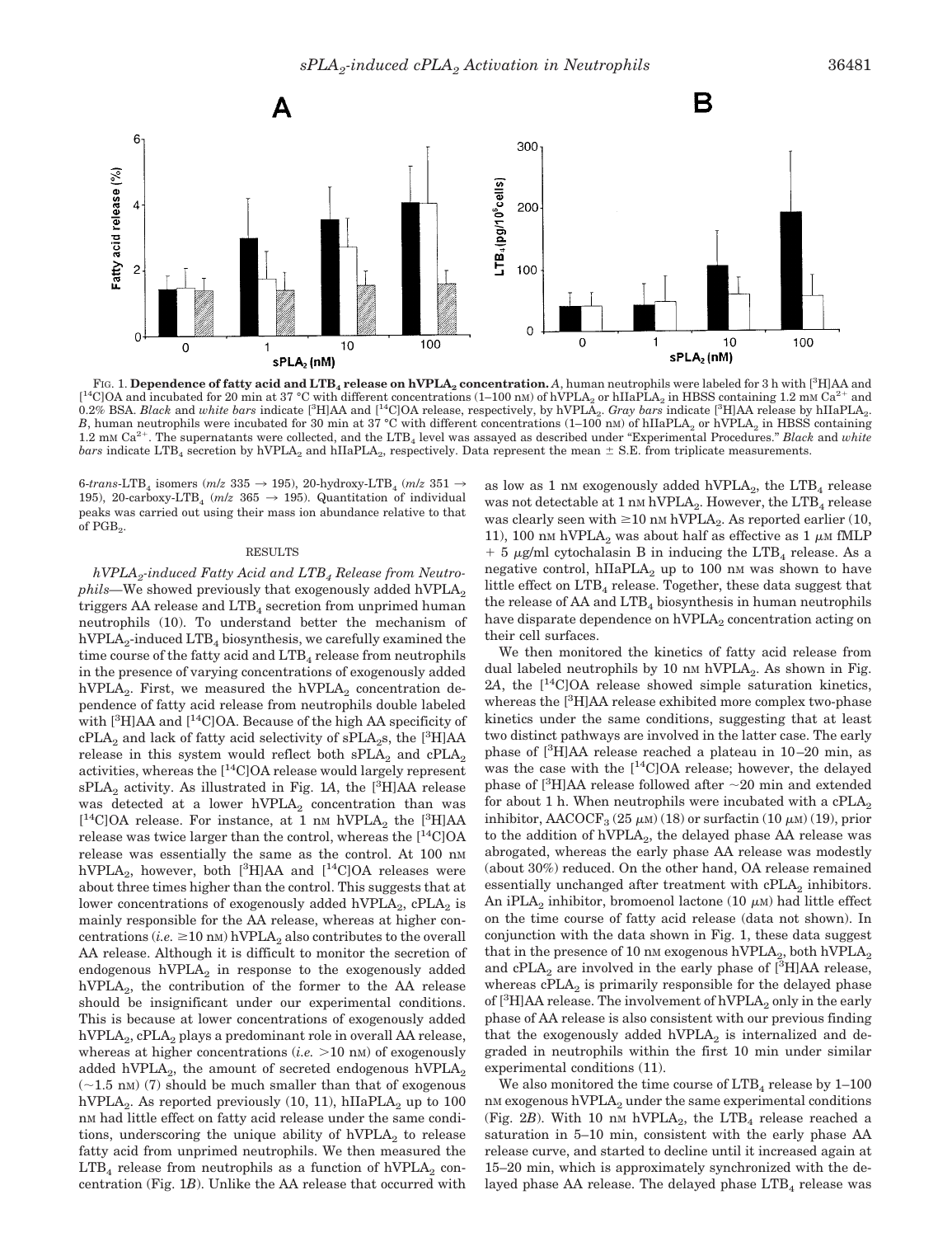

FIG. 2. Time courses of hVPLA<sub>2</sub>-induced fatty acid and LTB<sub>4</sub> release from neutrophils. A, dual radiolabeled neutrophils were incubated with 10 nm hVPLA<sub>2</sub>, and the time courses of  $[^{3}H]\AA$  (O) and  $[^{1}C]\AA$  ( $\triangle$ ) releases were monitored. Also, the  $[^{3}H]\AA$  release was monitored for neutrophils preincubated for 30 min with 25  $\mu$ M AACOCF<sub>3</sub> before the addition of 10 nM hVPLA<sub>2</sub> ( $\bullet$ ). *B*, time courses of LTB<sub>4</sub> secretion were measured in the presence of 1 nm  $(\triangle)$ , 10 nm  $(\triangle)$ , and 100 nm  $(\square)$  hVPLA<sub>2</sub>. Also, the LTB<sub>4</sub> release from neutrophils preincubated for 30 min with 25  $\mu$ M AACOCF<sub>3</sub> before the addition of 10 nm hVPLA<sub>2</sub> was measured ( $\bullet$ ). Data represent the mean  $\pm$  S.E. from triplicate measurements.

much more pronounced with 100 nm hVPLA<sub>2</sub>. Importantly, treatment of neutrophils with  $\text{AACOCF}_3$  abrogated the  $\text{LTB}_4$ release, indicating that  $cPLA_2$  is mainly responsible for  $LTB_4$ biosynthesis under these conditions. With 1  $\mu$ M hVPLA<sub>2</sub>, the  $LTB<sub>4</sub>$  release rapidly reached a maximal point at 5 min and then decreased to a basal level after 10 min, which is consistent with the lack of  $LTB<sub>4</sub>$  release at 10 min shown in Fig. 1B. These data indicate, however, that as low as  $1 \text{ nm}$  exogenous hVPLA<sub>2</sub> can stimulate the  $LTB<sub>4</sub>$  biosynthesis.

In neutrophils AA is transformed into several different 5-LO products including  $LTB<sub>4</sub>$  (16). Also,  $LTB<sub>4</sub>$  is known to be degraded and inactivated by microsomal  $\omega$ -oxidation and peroxisomal  $\beta$ -oxidation in myeloid cells (16). To understand better the fate of AA liberated in neutrophils, we analyzed the composition of lipid products that neutrophils released to the medium when they were challenged with 1 and 10 nm exogenous hVPLA2, respectively. The chromatogram in Fig. 3*A* shows that at 1 nm hVPLA<sub>2</sub> two main leukotriene products are 20-carboxy- $LTB<sub>4</sub>$  and 20-hydroxy- $LTB<sub>4</sub>$ , which are produced as a consequence of  $LTB<sub>4</sub>$  oxidation (16). These data thus confirm that even 1 nm exogenous  $hVPLA_2$  can induce the biosynthesis of a considerable amount of  $LTB<sub>4</sub>$ . It appears, however, that  $LTB<sub>4</sub>$ is degraded relatively rapidly to oxidation products that do not cross-react with the  $LTB<sub>4</sub>$  antibody used in the commercial  $LTB<sub>4</sub>$  detection kit, hence there is no  $LTB<sub>4</sub>$  signal with 1 nm hVPLA<sub>2</sub> in Fig. 1B. With 10 nm hVPLA<sub>2</sub>,  $LTB<sub>4</sub>$  was clearly seen along with other leukotrienes. As was the case with 1 nm hVPLA<sub>2</sub>, 20-carboxy-LTB<sub>4</sub> was the most abundant component.

*hVPLA2-induced Activation of cPLA2 in Neutrophils—*Accumulating evidence has indicated that  $cPLA_2$  plays a pivotal role in the receptor-mediated mobilization of AA and eicosanoid biosynthesis in neutrophils (7, 9, 20). Furthermore, several reports have indicated that exogenously added  $\text{SPLA}_2$ s activate  $cPLA_2$  in neutrophils (8) and other mammalian cells (21, 22). Also, the occurrence of the delayed phase AA release in our studies implies that  $cPLA_2$  is activated during or after the early phase of AA release. We therefore measured the effect of hVPLA<sub>2</sub> on cPLA<sub>2</sub> activities in neutrophils. It has been established that cPLA<sub>2</sub> can be activated by a rise in  $[Ca^{2+}]$ <sub>*i*</sub> (23) and the phosphorylation of Ser residues, most notably  $\text{Ser}^{505}$  (24). In neutrophils, it was shown previously that exogenously added pancreatic sPLA<sub>2</sub> phosphorylated and activated cPLA<sub>2</sub> through the formation of 5-LO products, including  $LTB<sub>4</sub>$  (8). To

elucidate the mechanism by which hVPLA<sub>2</sub> activates  $cPLA_2$ , we monitored the time-dependent changes in cPLA<sub>2</sub> activity and the phosphorylation by enzyme assay and electrophoretic mobility assay, respectively, upon incubating neutrophils with 10 nm hVPLA<sub>2</sub>. First, we measured the time course of  $cPLA_2$ activity from neutrophil lysates. To eliminate residual  $\text{SPLA}_2$ activities in the cell lysates, the lysates were incubated with 10 mm dithiothreitol before the addition of a cPLA<sub>2</sub> substrate,  $[$ <sup>14</sup>C]SAPC. As shown in Fig. 4A, the cPLA<sub>2</sub> activity of neutrophils was enhanced by exogenously added hVPLA $_2$ , but the time course of activation was rather complex. The  $cPLA_2$  activity increased about 2.3-fold in first 5 min but then started to decrease until it rose again at  $\sim$ 10 min and reached a plateau in 20 min. As was the case with AA and  $LTB<sub>4</sub>$  release, it thus appears that  $cPLA_2$  activation also occurs in two phases. Interestingly, preincubation of neutrophils with a  $LTB<sub>4</sub>$  receptor antagonist, LTB<sub>4</sub>DMA (0.3  $\mu$ M) abrogated the delayed phase activation of  $cPLA_2$ , suggesting that it is mediated through the binding of  $LTB<sub>4</sub>$  to its cell surface receptor. Because the  $cPLA_2$  assay of the lysates was done in the presence of a saturating concentration of calcium for  $\text{cPLA}_2$  $(0.1 \text{ mm})$ , the activity enhancement should reflect mainly the protein phosphorylation. Indeed, Fig. 4*B* shows that the extent of  $cPLA_2$  phosphorylation is synchronized with the change in cPLA<sub>2</sub> activity shown in Fig. 4A.

We then measured the effect of exogenously added hVPLA<sub>2</sub> on  $[Ca^{2+}]_i$ . We monitored the fluctuation of  $[Ca^{2+}]_i$  with a fluorescence indicator, Fluo-4. Although UV-excitable  $Ca^{2+}$  indicators, such as Indo-1 and Fura-2, allow more accurate  $[Ca^{2+}]$ ; measurement by a ratiometric analysis, we used Fluo-4 in our studies because the UV irradiation severely damages human neutrophils. We monitored the fluorescence intensity changes of Fluo-4 in the perinuclear region by confocal microscopy. As shown in Fig. 5, the addition of 10 nm hVPLA<sub>2</sub> evoked an immediate increase in  $[\text{Ca}^{2+}]$ <sub>*i*</sub> (to ~500 nM) in the perinuclear region. Interestingly, a second  $[Ca^{2+}]$ *;* spike was seen in the perinuclear region, which was about 50% of the first one in magnitude. The timing of the second spike varied between 10 and 15 min among different cells. As seen with the progress curve of cPLA<sub>2</sub> activation (see Fig. 4*A*), the second  $[Ca^{2+}]$ , peak was completely abrogated when the cells were pretreated with a LTB<sub>4</sub> receptor antagonist, LTB<sub>4</sub>DMA. In conjunction with  $cPLA<sub>2</sub>$  phosphorylation data, these data suggest that the addi-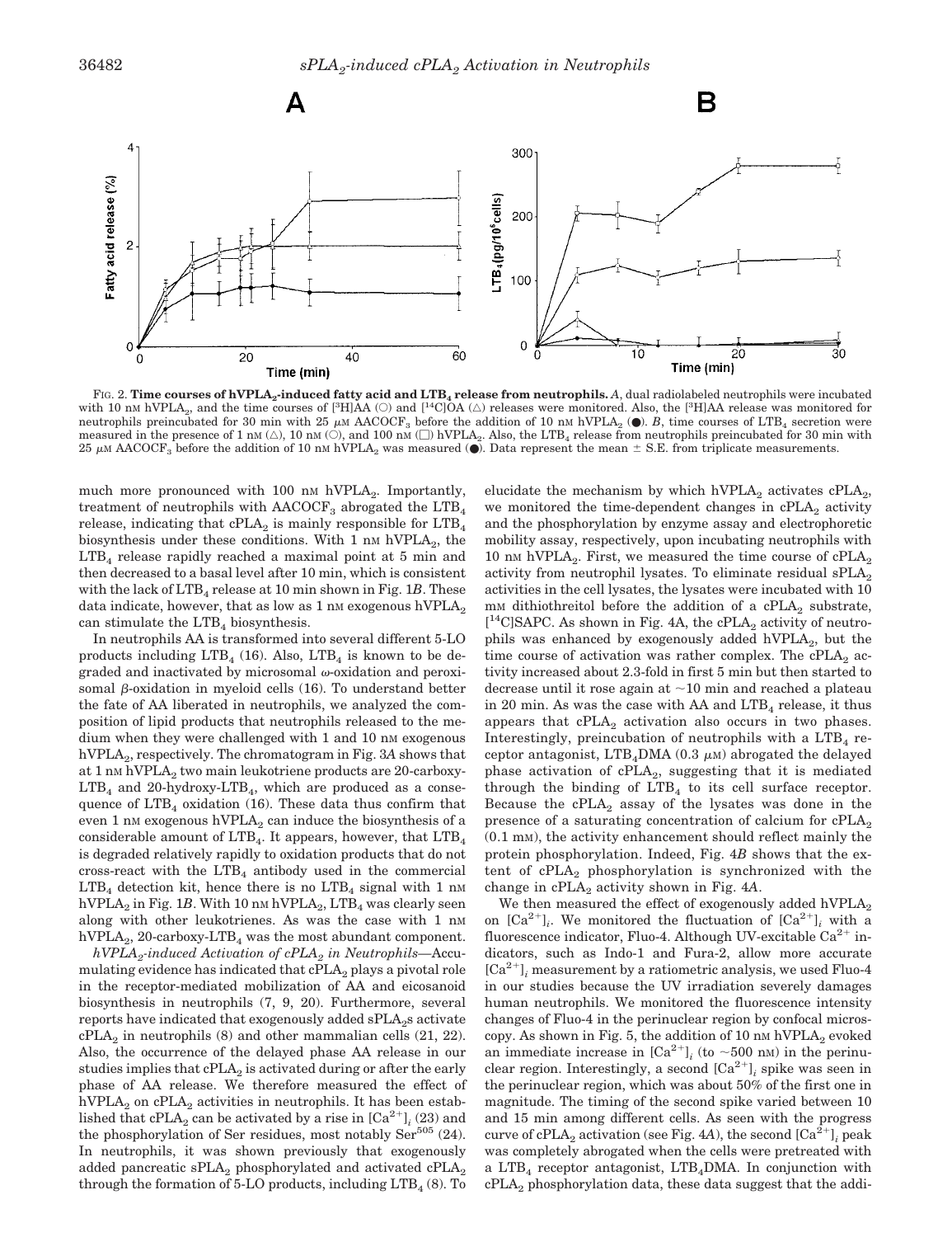

FIG. 3. HPLC-MS analysis of LTB<sub>4</sub> derivatives secreted from human neutrophils. Representative chromatograms are shown for neutrophils treated with 1 nm (*A*) and 10 nm (*B*) hVPLA<sub>2</sub>. Extracts of growth medium dissolved in 10:10:80:0.02 methanol/acetonitrile/water/acetic acid (pH 5.5) with the internal standard PGB<sub>2</sub> were injected into a C18 reverse phase HPLC column (5  $\times$  150 mm) that was directly interfaced with the electrospray source of a triple quadrupole mass spectrometer. The column was eluted using a linear gradient of acetonitrile/methanol  $(65.35)$  from 40 to 100%. Quantitation of individual peaks was carried out using their mass ion abundance relative to that of PGB<sub>2</sub>.

FIG. 4. **Time-dependent activation of neutrophil cPLA2 by exogenous hVPLA**<sub>2</sub>. A, neutrophils  $(2 \times 10^6 \text{ cells})$ suspended in 200  $\mu$ l of HBSS containing  $1.2~\mathrm{mm}$   $\mathrm{CaCl}_{2}$  were incubated with  $10~\mathrm{nm}$ hVPLA<sub>2</sub> in the absence ( $\bullet$ ) or presence ( $\circ$ ) of 0.3  $\mu$ M LTB<sub>4</sub>DMA for a given period and were pelleted and lysed. The  $\text{cPLA}_2$ activity of the cell lysate was measured using [14C]SAPC as substrate in the presence of 10 mM dithiothreitol and 0.1 mM CaCl<sub>2</sub>. Data represent the mean  $\pm$  S.E. from triplicate measurements. *B*, immunoblotting of the cell lysates using an anti-cPLA<sub>2</sub> antibody after incubation with 10 nm hVPLA<sub>2</sub> for different periods.



tion of hVPLA<sub>2</sub> activates cPLA<sub>2</sub> by increasing the  $[Ca^{2+}]$ <sub>*i*</sub> and inducing cPLA2 phosphorylation in both the early and the delayed phases and that the delayed phase activation is mediated through the binding of  $LTB<sub>4</sub>$  to its cell surface receptor.

*Sites of hVPLA2 and cPLA2 Actions in Neutrophils—*To determine the exact site of actions for  $hVPLA<sub>2</sub>$  and  $cPLA<sub>2</sub>$  in neutrophils, we performed a cellular  $PLA_2$  activity assay using a fluorescent phospholipid, PED6. We recently reported the use of PED6 in the real time activity assay for  $hVPLA<sub>2</sub>$  internalized into human embryonic kidney 293 cells (25). Because  $cPLA_2$ has much lower specific activity than  $\text{sPLA}_2$  for this phospholipid (25, 26), the cellular cPLA<sub>2</sub> activity would yield only a low fluorescence signal from PED6 hydrolysis. To improve the sensitivity of assay for cPLA<sub>2</sub>, we double labeled neutrophil membranes with DiIC12 and PED6. DiIC12 is a nonhydrolyzable fluorescent lipid that shows a greatly enhanced fluorescent intensity at 585 nM by FRET from hydrolyzed PED6. Indeed, the *in vitro* FRET assay using POPS/cholesterol/POPG/PED6/ DiIC12 (107:31:20:1:1) vesicles yielded a three times larger fluorescence change than the assay using POPS/cholesterol/ POPG/PED6 (107:31:20:1) vesicles in the presence of the same concentration of  $cPLA_2$  (10 nm) (data not shown). When neutrophils double labeled with DiIC12 and PED6 were incubated with 10 nm exogenous  $hVPLA_2$ , prominent signals appeared at the plasma membrane and the perinuclear region after 5 min (Fig. 6). Because of the high laser power necessary for visualization of the signal change, real time monitoring was not attempted in this case because it would lead to serious photobleaching. Most importantly, the perinuclear signal was abrogated when the labeled neutrophils were pretreated with  $25 \mu M$  $\text{AACOCF}_3$  before the addition of hVPLA<sub>2</sub>. No change was observed, however, when the cells were treated with  $10 \mu M$  bromoenol lactone. This clearly indicates that the perinuclear signal is the result of  $cPLA_2$  activity and that  $hVPLA_2$  primarily acts on the plasma membrane in neutrophils. Taken together, these results indicate that  $hVPLA<sub>2</sub>$ -induced activation of  $cPLA<sub>2</sub>$  by calcium increase and phosphorylation results in the lipolytic action of  $cPLA_2$  in the perinuclear region.

*Effects of hVPLA2 Products and LTB4 on cPLA2 Activity—*To determine the mechanism by which hVPLA<sub>2</sub> activates  $\text{cPLA}_2$ , we first measured the effect of exogenously added lipid products of hVPLA<sub>2</sub>, fatty acids (AA and OA) and lysophospholipids (lyso-PC) on the  $[{}^3H]AA$  and  $LTB_4$  release from neutrophils. Lyso-PC was selected as a representative lysophospholipid because the main phospholipid component of the outer plasma membrane of mammalian cells is phosphatidylcholine. As illustrated in Fig. 7A,  $3 \mu M$  lyso-PC had the same potency as 10 nm  $hVPLA_2$  in eliciting [<sup>3</sup>H]AA release from labeled neutrophils. Even  $1 \mu$ M lyso-PC was able to induce significant [<sup>3</sup>H]AA release (data not shown). Although less potent than lyso-PC, AA was also able to induce [ ${}^{3}$ H]AA release. In this case, 10  $\mu$ M exogenous AA was as effective as  $10 \text{ nm}$  hVPLA<sub>2</sub>. In contrast, OA up to 30  $\mu$ M showed negligible effects on [<sup>3</sup>H]AA release. Lyso-PC and AA showed an additive effect when used in combination. A similar trend was seen with the  $LTB<sub>4</sub>$  release. Lyso-PC  $(3 \mu M)$  was nearly twice as effective as 10 nm hVPLA<sub>2</sub> in net  $LTB<sub>4</sub>$  release activity (see Fig. 7*B*), whereas the same concentration of AA was about 30% active. OA up to 30  $\mu$ M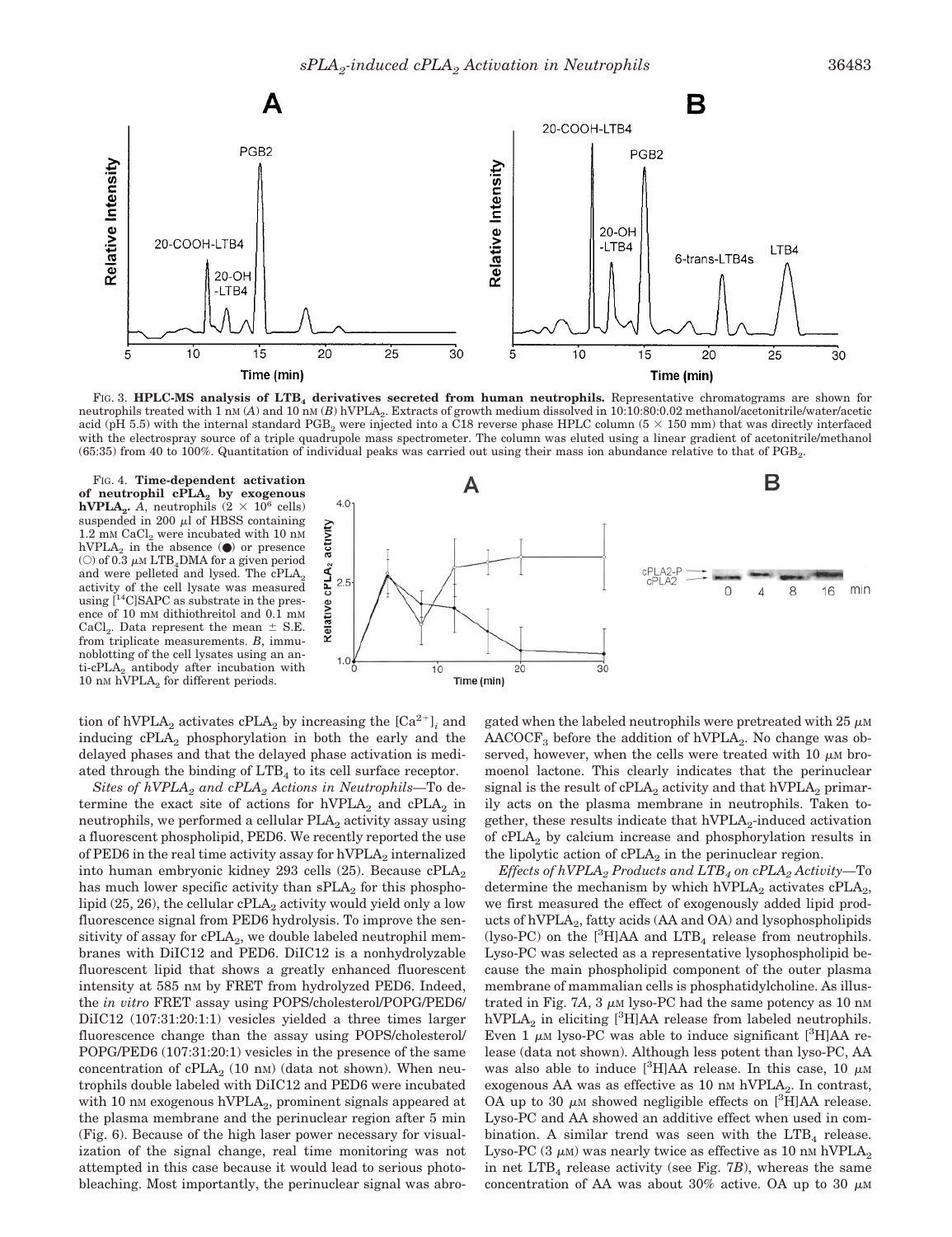

FIG. 5. Time lapse changes in [Ca<sup>2+</sup>], of human neutrophils caused by exogenous hVPLA<sub>2</sub>. The fluorescence intensity of Fluo-4 near the perinuclear region of neutrophils was monitored upon adding 10 nm hVPLA<sub>2</sub> (*arrows*), and [Ca<sup>2+</sup>]<sub>i</sub> values were calculated from the intensity values using a calibration curve (see "Experimental Procedures").  $[Ca^{2+}]_i$  changes are shown for a single representative cell in the absence (*A*) and presence (*B*) of 0.3  $\mu$ M LTB<sub>4</sub>DMA (total number of cells = 12).



FIG. 6. **Confocal microscopic imaging of PLA<sub>2</sub> activities in human neutrophils.** *A*, imaging was performed after adding 10 nM  $hVPLA<sub>2</sub>$  to human neutrophils that were incubated with POPS/cholesterol/POPG/PED6/DiIC12 (107:31:20:1:1 in mol ratio) for 50 min at 37 °C. *B*, neutrophils were treated with 25  $\mu$ M AACOCF<sub>3</sub> before the addition of  $hVPLA<sub>2</sub>$ .

failed to induce  $LTB<sub>4</sub>$  release. Given that AA constitutes only a small fraction  $(-5%)$  of fatty acids incorporated into the phospholipids in the outer plasma membrane, these data indicate that the cellular effect of  $hVPLA<sub>2</sub>$  is mediated largely through the formation of lyso-PC.

Interestingly, the exogenous addition of 0.3  $\mu$ M LTB<sub>4</sub> enhanced the [<sup>3</sup>H]AA release as much as 10 nm hVPLA<sub>2</sub> (Fig. 7A). Furthermore, preincubation of labeled neutrophils with  $0.3 \mu M$  $LTB<sub>4</sub>DMA$  significantly reduced the positive effects of hVPLA<sub>2</sub>, lyso-PC, and AA on [<sup>3</sup>H]AA release, suggesting that a large part of their effects is mediated through the activation of LTB<sub>4</sub> receptors on the neutrophil surfaces. To investigate this aspect further, we measured the time course of  $cPLA_2$  activation by lyso-PC in the presence and absence of LTB<sub>4</sub>DMA. As described above, the  $cPLA_2$  activity assay of the lysates was performed in the presence of 0.1 mm calcium and 10 mm dithiothreitol, and the activity enhancement should mainly reflect  $cPLA_2$  phosphorylation. Fig. 8 shows that lyso-PC increased the  $cPLA_2$ activity (and phosphorylation) in two phases, which is reminiscent of two-phase  $cPLA_2$  activation and phosphorylation by exogenous  $hVPLA<sub>2</sub>$ . Again, the delayed phase activation was abrogated by preincubation of neutrophils with  $LTB<sub>4</sub>DMA$ . This indicates that lyso-PC induces the phosphorylation of  $cPLA<sub>2</sub>$  in both phases of  $cPLA<sub>2</sub>$  activation and that the delayed phase phosphorylation takes place via  $LTB<sub>4</sub>$  formation and its receptor binding.

We also measured the effects of lyso-PC, fatty acids, and  $LTB<sub>4</sub>$  on the change of  $[Ca<sup>2+</sup>]$ <sub>i</sub> in the perinuclear region. It has been reported that AA (27) and LTB<sub>4</sub> (28) can increase  $[Ca^{2+}]$ <sub>*i*</sub> in human neutrophils. We also observed that  $3 \mu M$  AA or  $0.3 \mu M$ LTB<sub>4</sub> rapidly enhanced  $[Ca^{2+}]$ <sub>*i*</sub> in the perinuclear region to  $400-600$  nm. Similarly, 3  $\mu$ m lyso-PC spontaneously raised  $[Ca^{2+}]$ <sub>i</sub> to 500 nm in the perinuclear region as shown in Fig. 9. These effects on  $[Ca^{2+}]$ <sub>*i*</sub> are reminiscent of the effect of hVPLA<sub>2</sub> illustrated in Fig. 5. Finally, OA up to 10  $\mu$ M had no effect on  $[Ca^{2+}]$ <sub>*i*</sub> (data not shown).

*MAP Kinases Involved in cPLA2 Phosphorylation—*It has been reported that  $cPLA_2$  is phosphorylated and activated by different kinases in mammalian cells (29–35). In neutrophils,  $cPLA<sub>2</sub>$  was shown to be phosphorylated by p38 MAP kinase, ERK1/2 MAP kinase, or both, depending on how neutrophils are activated (20, 36). To determine how these MAP kinases are involved in the hVPLA<sub>2</sub>-induced cPLA<sub>2</sub> activation and  $LTB<sub>4</sub>$  biosynthesis in neutrophils, we first measured the effect of hVPLA<sub>2</sub> on p38 and ERK1/2 MAP kinase activation. Phosphorylation of these MAP kinases is commonly used as an indicator of their activation. As shown in Fig.  $10A$ , hVPLA<sub>2</sub> caused a time-dependent phosphorylation of p38 and ERK1/2 MAP kinases. The phosphorylation of ERK1/2 exhibited a biphasic pattern, peaking at 5 and 20 min, respectively, but the delayed phase phosphorylation was more pronounced. In contrast, p38 phosphorylation peaked at 10 min and declined thereafter. This suggests that both p38 and ERK1/2 MAP kinases are involved in the early phase  $cPLA_2$  phosphorylation, whereas ERK1/2 plays a predominant role in the delayed phase  $cPLA<sub>2</sub>$  phosphorylation. To test this notion, we measured the effects on the time course of  $cPLA_2$  activation of specific inhibitors of two MAP kinase pathways: SB203580, which specifically inhibits p38 MAP kinase (37), and U0126, which specifically inhibits MEK, which is an upstream kinase of ERK1/2 (38). As shown in Fig.  $10B$ ,  $30 \mu M$  SB203580 significantly inhibited the early phase  $cPLA_2$  activation with a lesser effect on the delayed phase.  $10 \mu M$  U0126, however, had a much more pronounced effect on the delayed phase cPLA<sub>2</sub> activation while also showing a significant effect on the early phase. Together,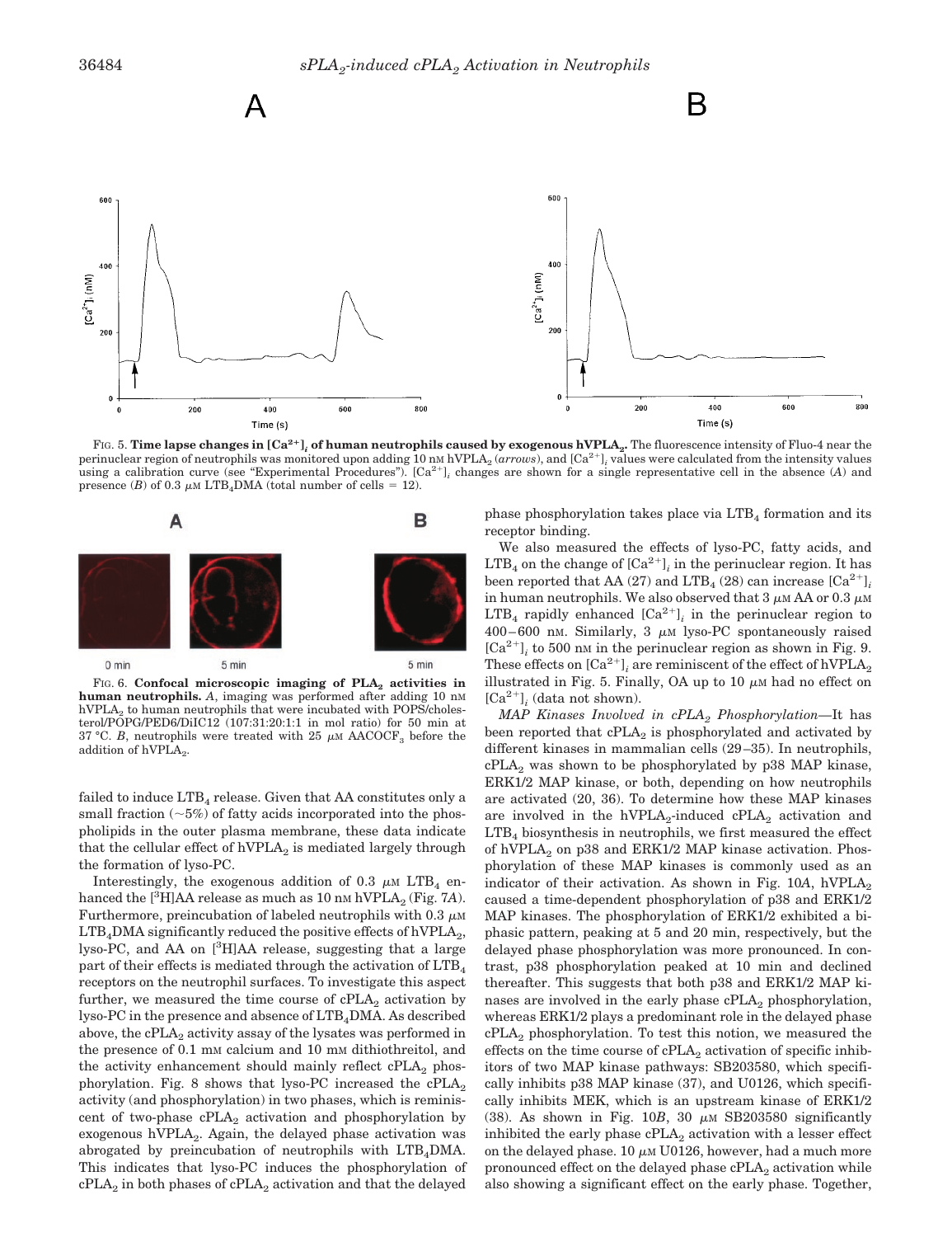

FIG. 7. **Effects of hVPLA<sub>2</sub> hydrolysis products and LTB<sub>4</sub> on neutrophil activation.** AA (A) and LTB<sub>4</sub> (B) release was measured after neutrophils were treated with each agonist (10 nm hVPLA<sub>2</sub>, 3  $\mu$ m AA, 3  $\mu$ m OA, 3  $\mu$ m lyso-PC, 0.3  $\mu$ m LTB<sub>4</sub>, or 0.3  $\mu$ m LTB<sub>4</sub>DMA) for 20 min. Data represent the mean  $\pm$  S.E. from triplicate measurements.



FIG. 8. **Time-dependent activation of neutrophil cPLA<sub>2</sub> by exogenous lyso-PC.** The effect of  $3 \mu M$  lyso-PC was measured in the absence (O) and presence ( $\bullet$ ) of 0.3  $\mu$ M LTB<sub>4</sub>DMA. Experimental conditions were the same as described for Fig. 4. Data represent the mean  $\pm$  S.E. from triplicate measurements.

these results indicate that both ERK1/2 and p38 MAP kinases are involved in the early phase of the hVPLA<sub>2</sub>-induced  $cPLA_2$ activation in neutrophils, whereas ERK1/2 is involved primarily in the delayed phase.

#### DISCUSSION

Neutrophils that play a key role in defense against microbial infection release  $AA$ ,  $LTB<sub>4</sub>$ , and other 5-LO products in response to various stimuli, including bacterial peptides. Recent studies on fMLP-induced activation of human neutrophils have indicated that both  $sPLA_2$  and  $cPLA_2$  are involved in AA release (9), whereas  $cPLA_2$  is responsible primarily for  $LTB_4$ release (7). We showed previously that exogenously added hVPLA<sub>2</sub> could also elicit the release of AA and  $LTB<sub>4</sub>$  from unprimed human neutrophils almost as effectively as fMLP (10). This neutrophil activation involves the direct binding of  $hVPLA<sub>2</sub>$  to the outer plasma membrane and the hydrolysis of phosphatidylcholine (10) and is terminated by the internalization and degradation of cell surface-bound hVPLA $_2$  in a heparan sulfate proteoglycan-dependent manner (11). The present study shows that exogenous hVPLA<sub>2</sub> as low as 1 nm is able to induce AA and  $LTB<sub>4</sub>$  release from unprimed human neutrophils. Furthermore, the study reveals that the  $hVPLA<sub>2</sub>-in-$  duced formation of AA and leukotrienes in human neutrophils is a complex and dynamic process that involves  $cPLA<sub>2</sub>$  activation by  $[Ca^{2+}]$ <sub>*i*</sub> increase and phosphorylation. The most salient feature of  $hVPLA_2$ -induced neutrophil activation is the twophase kinetics. All phenomena associated with neutrophil activation, AA and LTB<sub>4</sub> release,  $[Ca^{2+}]$ <sub>i</sub> increase, and cPLA<sub>2</sub> phosphorylation, follow similar two-phase kinetic patterns.

The time course of  $hVPLA<sub>2</sub>$ -induced OA release as well as the effect of cPLA<sub>2</sub> inhibition on the time course of hVPLA<sub>2</sub>-induced AA release indicate that both  $hVPLA<sub>2</sub>$  and  $cPLA<sub>2</sub>$  contribute to the early phase AA release, whereas  $cPLA_2$  is responsible primarily for the delayed phase. Also, the primary sites of action for  $hVPLA<sub>2</sub>$  and  $cPLA<sub>2</sub>$  are the outer plasma membrane and the perinuclear region, respectively (see Fig. 6). Given that the AA composition of neutrophil plasma membrane is less than 5% (39) and that cell surface-bound hVPLA<sub>2</sub> is readily internalized and degraded (11), a relatively high concentration of exogenous hVPLA<sub>2</sub> would be necessary to liberate a significant amount of AA from the outer plasma membrane. Indeed, direct AA production by  $hVPLA<sub>2</sub>$  becomes significant only when its concentration reaches 10 nM (see Fig. 1*A*). Importantly, the abrogation of  $LTB<sub>4</sub>$  release in the presence of  $cPLA<sub>2</sub>$  inhibitors points to the predominant role of  $cPLA_2$  in  $LTB_4$  biosynthesis under our experimental conditions. This in turn indicates that the AA liberated from the outer plasma membrane of neutrophils by direct lipolytic action of  $hVPLA<sub>2</sub>$  in the early phase is not conducive to  $LTB<sub>4</sub>$  biosynthesis by 5-LO. Thus, it would seem that the primary role of this  $hVPLA<sub>2</sub>$ -produced AA is to activate  $cPLA_2$ . In fact, AA and other polyunsaturated fatty acids have been shown to activate  $cPLA_2$  in neutrophils (40). In this regard, it is noteworthy that lyso-PC is about three times more potent than AA in inducing  $LTB<sub>4</sub>$  biosynthesis in neutrophils. Also, lyso-PC should be produced in a much larger amount than AA and polyunsaturated fatty acids from the outer plasma membrane of neutrophils because of the abundance of phosphatidylcholine. This and other results presented herein support the notion that  $hVPLA<sub>2</sub>$ -induced activation of neutrophils is largely mediated by lyso-PC. Lyso-PC species containing a saturated acyl chain in the *sn*-1 position, including the palmitoyl derivative employed in this study, have been shown to activate a cell surface G protein-coupled receptor (41) and thereby regulate a broad range of cell processes, including increases in cAMP (42) and  $\lbrack Ca^{2+} \rbrack$  (41) and the activation of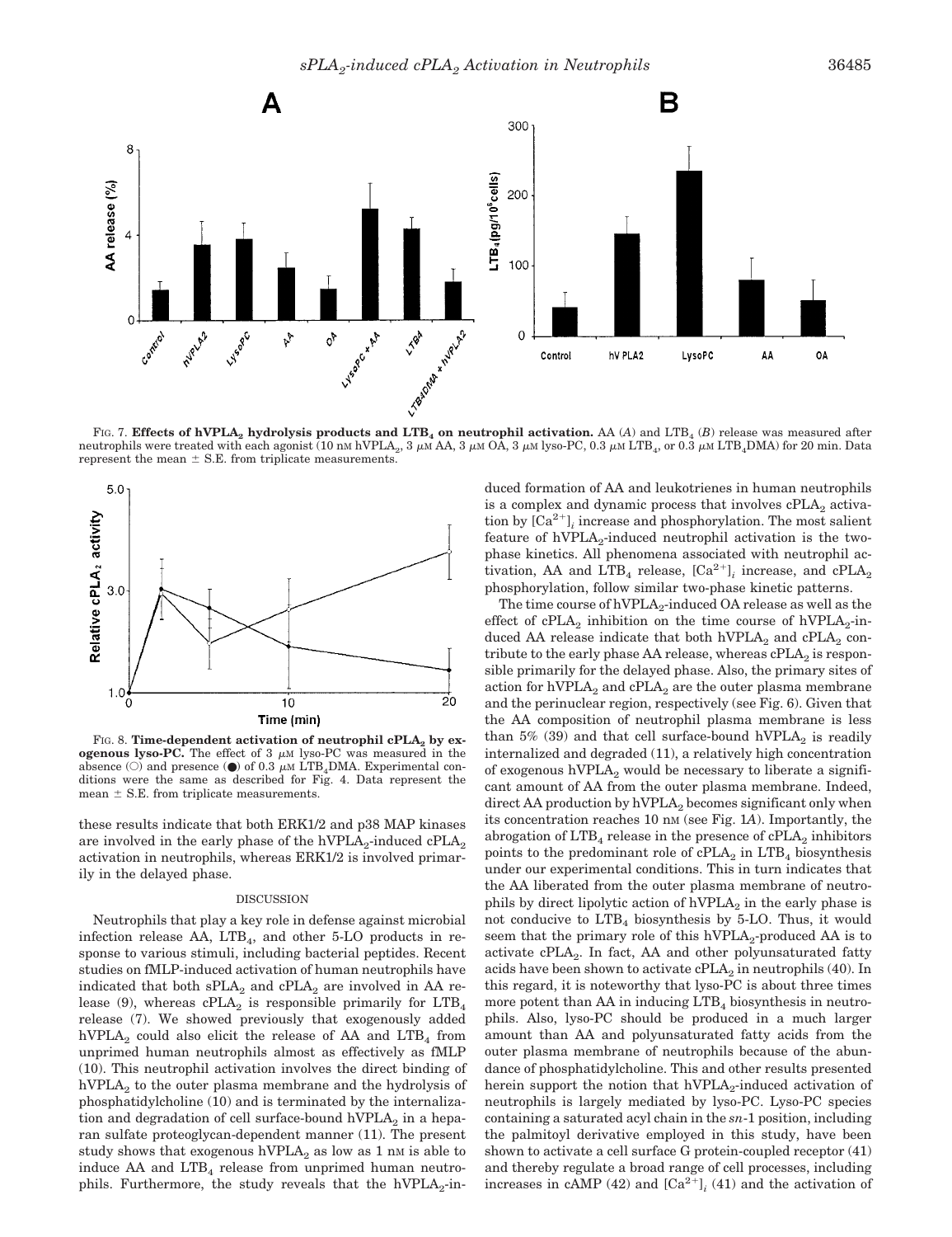

FIG. 9. **Time lapse changes in**  $[Ca^{2+}]$ **, of human neutrophils caused by AA (A), lyso-PC (B), and LTB<sub>4</sub> (C). Experimental conditions were** the same as described for Fig. 5.

FIG. 10. **MAP kinase activation in hVPLA2-induced neutrophil activation.** *A*, time lapse phosphorylation of ERK1/2 and p38 MAP kinases in human neutrophils treated with 10 nm hVPLA<sub>2</sub>. *B*, effect of the p38 inhibitor SB203580 and MEK inhibitor U0126 on neutrophil cPLA<sub>2</sub> activation. Untreated neutrophils (E) and neutrophils pretreated with 30  $\mu$ M SB203580 ( $\triangle$ ) and 10  $\mu$ M U0126 ( $\triangle$ ), respectively, were incubated with 10 nM hVPLA<sub>2</sub> and the cPLA<sub>2</sub> activity measured. Experimental conditions were the same as described for Fig. 4. Data represent an average of duplicate measurements.

в A  $3.0$ Relative cPLA<sub>2</sub> activity **ERK1/2-P**  $2.0$ p38-P 5 10 20 30 min  $1.0$  $10$ 20  $30$ 

MAP kinase (41) and protein kinase C (43). In particular, 100  $\mu$ M lyso-PC was shown to induce AA release and increase  $[Ca^{2+}]$ ; in rat heart myoblastic H9c2 cells (43). In our study, a few micromolar lyso-PC effectively simulated all activities of hVPLA<sub>2</sub> on human neutrophils, including AA and LTB<sub>4</sub> release, a rise in  $\left[\text{Ca}^{2+}\right]_i$ , and cPLA<sub>2</sub> phosphorylation. In particular, lyso-PC activates  $cPLA_2$  by inducing both  $[Ca^{2+}]$ <sub>*i*</sub> increase and cPLA<sub>2</sub> phosphorylation in both early and delayed phases. A rise in  $Ca^{2+}$  by lyso-PC would also activate 5-LO by inducing its translocation to the nuclear envelope (44), thereby promoting  $LTB<sub>4</sub>$  synthesis.

It has been shown that  $LTB<sub>4</sub>$  can activate neutrophils by an autocrine, positive feedback mechanism (49). Neutrophils contain a cell surface G protein-coupled  $LTB<sub>4</sub>$  receptor (50), and the binding of  $LTB<sub>4</sub>$  to the receptor leads to various cells activation, including a rise in  $\lbrack Ca^{2+} \rbrack$  and the MAP kinase activation (50). It was shown previously that the agonist-induced biosynthesis of  $LTB<sub>4</sub>$  in neutrophils leads to  $cPLA<sub>2</sub>$  phospho-

rylation (8). Our results clearly show that the biosynthesis of  $LTB<sub>4</sub>$  and its binding to the cell surface receptor play a pivotal role in the delayed phase of hVPLA<sub>2</sub>-induced cPLA<sub>2</sub> activation by causing both a rise in  $[Ca^{2+}]$ <sub>*i*</sub> and cPLA<sub>2</sub> phosphorylation. Because blocking the  $LTB<sub>4</sub>$  receptor with  $LTB<sub>4</sub>DMA$  abrogates the  $[Ca^{2+}]$ ; increase and the cPLA<sub>2</sub> phosphorylation only in the delayed phase, it is unlikely that  $LTB<sub>4</sub>$  is involved in the early phase cPLA2 activation that is mediated primarily by lyso-PC (and polyunsaturated fatty acids). Our results also indicate that a certain threshold concentration of  $LTB<sub>4</sub>$  is required for its positive feedback effect because of the relatively rapid oxidative degradation of  $LTB<sub>4</sub>$  in neutrophils. In the case of neutrophil activation by exogenous  $hVPLA<sub>2</sub>$ , this threshold concentration of LTB<sub>4</sub> is achieved by  $\sim$  10 nm hVPLA<sub>2</sub>. The threshold  $LTB<sub>4</sub>$  concentration was not determined directly in this study because of difficulties involved in distinguishing between exogenous and endogenous  $LTB<sub>4</sub>$ .

Time (min)

In neutrophils,  $cPLA_2$  is phosphorylated by p38 MAP kinase,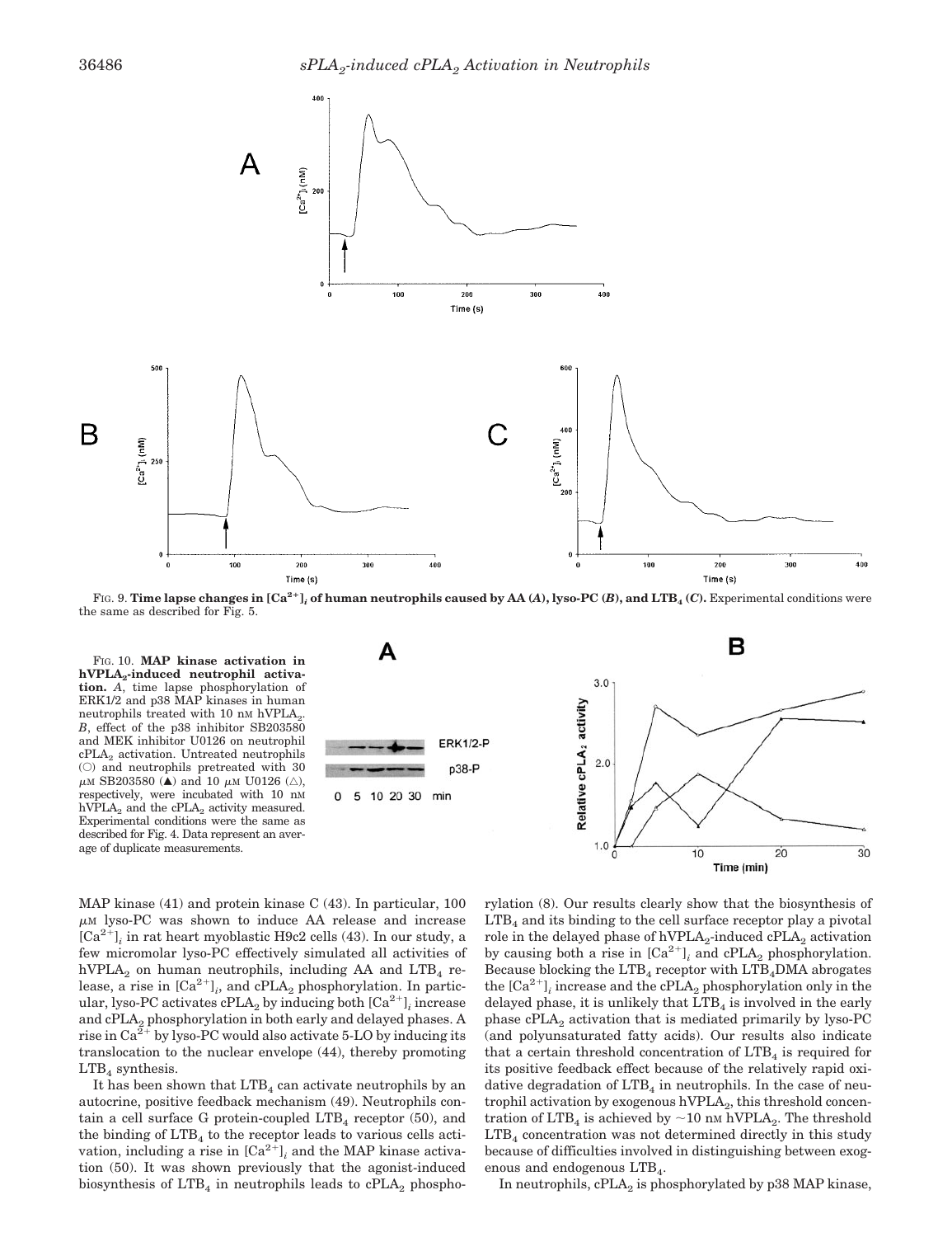

FIG. 11. A proposed mechanism of hVPLA<sub>2</sub>-induced LTB<sub>4</sub> bio**synthesis in human neutrophils.** *Arrows* indicate the flow of signaling pathways, and the *broken arrow* indicates the internalization. The secreted hVPLA $_2$  acts directly on the outer cell membranes of neutrophils to release fatty acids (including AA) and lyso-PC, both of which can induce the immediate membrane translocation of 5-LO and  $\text{cPLA}_2$ by increasing  $[Ca^{2+}]_i$ . They also activate cPLA<sub>2</sub> via phosphorylation. At the same time, activated 5-LO produces and releases LTB<sub>4</sub>, which binds the cell surface  $LTB<sub>4</sub>$  receptor in an autocrine manner and triggers a MAP kinase cascade to phosphorylate and activate  $cPLA_2$  in the delayed phase. This delayed phase phosphorylation of  $cPLA<sub>2</sub>$  will then lead to amplified and prolonged production of  $AA$ ,  $LTB<sub>4</sub>$ , and other eicosanoids.

ERK1/2, or both, depending on the nature of agonists (20). Although the identification of the network of protein kinases involved in  $hVPLA_2$ -induced  $cPLA_2$  phosphorylation and the site of  $cPLA_2$  phosphorylation are beyond the scope of this investigation, our results indicate that both ERK1/2 and p38 MAP kinases are involved in the early phase  $cPLA<sub>2</sub>$  activation, whereas ERK1/2 is involved primarily in the delayed phase. The direct role of  $ERK1/2$  in  $cPLA_2$  phosphorylation in neutrophils has been well documented. In particular,  $LTB<sub>4</sub>$  was shown to activate ERK1/2 (45) but not p38 MAP kinase (46). This is consistent with our finding that ERK1/2 is involved mainly in the delayed phase  $cPLA_2$  phosphorylation that is mediated by the binding of  $LTB<sub>4</sub>$  to its receptor. It has been shown that lyso-PC (43) and AA (and other polyunsaturated fatty aids) (47) can activate protein kinase C. Furthermore, the phorbol ester-induced activation of protein kinase C in neutrophils was shown to phosphorylate  $cPLA_2$  via  $ERK1/2$  activation (20). Thus, it appears that at least one signaling pathway to  $cPLA<sub>2</sub>$  phosphorylation in the early phase involves the protein kinase C activation that leads to ERK1/2 activation. A previous study reported that AA stimulated p38 phosphorylation in neutrophils (48), Thus, AA and polyunsaturated fatty acids released by  $hVPLA<sub>2</sub>$  might be responsible for the p38 phosphorylation in the early phase of neutrophil activation by  $hVPLA<sub>2</sub>$ . It is not clear, however, whether the activated p38 is directly or indirectly involved in  $cPLA_2$  phosphorylation. Further studies are necessary to sort out the effects of different protein kinases in the activation of  $cPLA_2$  in neutrophils.

On the basis of our present and previous studies, we propose a mechanism by which hVPLA<sub>2</sub> induces the  $LTB<sub>4</sub>$  biosynthesis in human neutrophils as shown in Fig. 11. In this model, hVPLA<sub>2</sub> directly acts on the outer cell membranes of neutrophils to release fatty acids (including AA) and lysophospholipids, most likely lyso-PC. Both polyunsaturated fatty acids (including AA) and lyso-PC induce the immediate membrane translocation of 5-LO and cPLA<sub>2</sub> with transient  $Ca^{2+}$  influx. Also, they activate  $cPLA_2$  via phosphorylation, which leads to the liberation of AA at the perinuclear region.  $\text{cPLA}_2$  activated by  $hVPLA<sub>2</sub>$  products then returns to the resting state as cells internalize  $hVPLA<sub>2</sub>$  via heparan sulfate proteoglycan binding and degrade them to avoid extensive lipolytic damage of the outer plasma membrane. In the meantime, activated 5-LO produces  $LTB_4$ , which binds the cell surface  $LTB_4$  receptor in an autocrine manner and triggers a MAP kinase cascade to rephosphorylate and reactivate  $cPLA_2$  in the delayed phase. This delayed phase phosphorylation of  $cPLA_2$  will then lead to amplified and prolonged production of AA,  $LTB<sub>4</sub>$ , and other eicosanoids.

It should be noted that this model focuses mainly on the action of exogenous  $hVPLA_2$  on neutrophils but not on the role of endogenous  $hVPLA<sub>2</sub>$  in neutrophil activation. Based on the lack of  $LTB<sub>4</sub>$  release from human neutrophils stimulated with fMLP and cytochalasin B, it was postulated that the endogenous hVPLA<sub>2</sub> in neutrophils is not involved in  $LTB<sub>4</sub>$  biosynthesis (7). In this report, the concentration of  $hVPLA<sub>2</sub>$  released from neutrophils by fMLP and cytochalasin B was estimated to be in the low nanomolar range (7). Our study shows that even this concentration of  $hVPLA<sub>2</sub>$  can induce the formation of a significant amount of  $LTB<sub>4</sub>$  but cannot trigger the receptormediated positive feedback effect because of rapid oxidative degradation. However, the amount of  $hVPLA<sub>2</sub>$  in human neutrophils seems to vary to a large extent depending on the allergic state of donors  $(52)^2$  suggesting that higher concentrations of endogenous  $hVPLA_2$  could be secreted by activated neutrophils. Furthermore, the  $sPLA_2$  concentration in serum and inflammatory exudates was reported be much higher (51). In particular, mast cells and macrophages release a significant amount of group V PLA<sub>2</sub> in response to different stimuli.<sup>2</sup> It is therefore likely that exogenous hVPLA<sub>2</sub> is able to trigger  $LTB<sub>4</sub>$ biosynthesis in neutrophils, either alone or in combination with other stimuli, under pathophysiological conditions. Undoubtedly, further studies are necessary to address this important question.

#### REFERENCES

- 1. Valentin, E., and Lambeau, G. (2000) *Biochim. Biophys. Acta* **1488,** 59–70
- 2. Leslie, C. C. (1997) *J. Biol. Chem.* **272,** 16709–16712
- 3. Balsinde, J., and Dennis, E. A. (1997) *J. Biol. Chem.* **272,** 16069–16072
- 4. Balsinde, J., Balboa, M. A., and Dennis, E. A. (1998) *Proc. Natl. Acad. Sci. U. S. A.* **95,** 7951–7956
- 5. Murakami, M., Shimbara, S., Kambe, T., Kuwata, H., Winstead, M. V., Tischfield, J. A., and Kudo, I. (1998) *J. Biol. Chem.* **273,** 14411–14423
- 6. Murakami, M., Kambe, T., Shimbara, S., and Kudo, I. (1999) *J. Biol. Chem.* **274,** 3103–3115
- 7. Degousee, N., Ghomashchi, F., Stefanski, E., Singer, A., Smart, B. P., Borregaard, N., Reithmeier, R., Lindsay, T. F., Lichtenberger, C., Reinisch, W., Lambeau, G., Arm, J., Tischfield, J., Gelb, M. H., and Rubin, B. B. (2002) *J. Biol. Chem.* **277,** 5061–5073
- 8. Wijkander, J., O'Flaherty, J. T., Nixon, A. B., and Wykle, R. L. (1995) *J. Biol. Chem.* **270,** 26543–26549
- 9. Marshall, J., Krump, E., Lindsay, T., Downey, G., Ford, D. A., Zhu, P., Walker, P., and Rubin, B. (2000) *J. Immunol.* **164,** 2084–2091
- 10. Han, S. K., Kim, K. P., Koduri, R., Bittova, L., Munoz, N. M., Leff, A. R., Wilton, D. C., Gelb, M. H., and Cho, W. (1999) *J. Biol. Chem.* **274,** 11881–11888
- 11. Kim, K. P., Rafter, J. D., Bittova, L., Han, S. K., Snitko, Y., Munoz, N. M., Leff, A. R., and Cho, W. (2001) *J. Biol. Chem.* **276,** 11126–11134
- 12. Snitko, Y., Koduri, R., Han, S.-K., Othman, R., Baker, S. F., Molini, B. J., Wilton, D. C., Gelb, M. H., and Cho, W. (1997) *Biochemistry* **36,** 14325–14333
- 13. Han, S.-K., Yoon, E. T., and Cho, W. (1998) *Biochem. J.* **331,** 353–357
- 14. Hansel, T. T., de Vries, I. J. M., Iff, T., Rihs, S., Wandzilak, M., Betz, S., Blaser, K., and Walker, C. (1992) *J. Immunol. Methods* **145,** 105–110
- 15. Gee, K. R., Brown, K. A., Chen, W. N., Bishop-Stewart, J., Gray, D., and Johnson, I. (2000) *Cell Calcium* **27,** 97–106
- 16. Sala, A., Bolla, M., Zarini, S., Muller-Peddinghaus, R., and Folco, G. (1996) *J. Biol. Chem.* **271,** 17944–17948
- 17. Sala, A., Zarini, S., Folco, G., Murphy, R. C., and Henson, P. M. (1999) *J. Biol. Chem.* **274,** 28264–28269
- 18. Street, I. P., Lin, H. K., Laliberte, F., Ghomashchi, F., Wang, Z., Perrier, H., Tremblay, N. M., Huang, Z., Weech, P. K., and Gelb, M. H. (1993) *Biochemistry* **32,** 5935–5940

<sup>2</sup> N. Munoz, A. Leff, and W. Cho, unpublished observation.